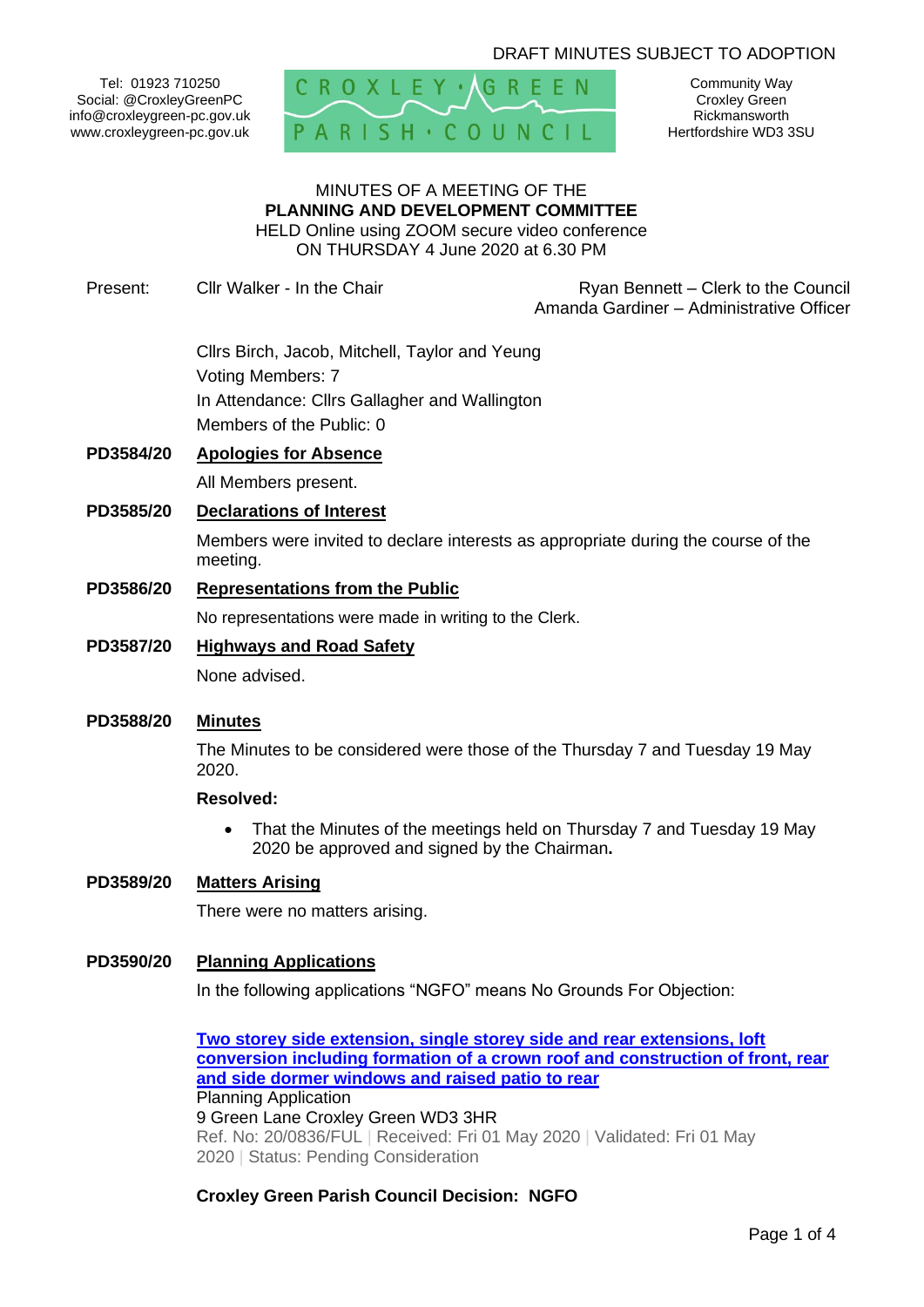#### **[Demolition of existing detached garage and construction single storey side and](https://www3.threerivers.gov.uk/online-applications/applicationDetails.do?activeTab=summary&keyVal=QAMMN4QFJ3400&prevPage=inTray)  [rear extension, alterations to external materials and internal alterations](https://www3.threerivers.gov.uk/online-applications/applicationDetails.do?activeTab=summary&keyVal=QAMMN4QFJ3400&prevPage=inTray)** Planning Application

11 Ludlow Way Croxley Green WD3 3SJ Ref. No: 20/0971/FUL | Received: Wed 20 May 2020 | Validated: Wed 20 May 2020 | Status: Pending Consideration

**Croxley Green Parish Council Decision: CGPC believes that the proposal is totally out of character with the street scene and does not meet policy CA2 of the Croxley Green Neighbourhood Plan. Materials used are not in keeping. If the planning officer is minded to approve the application then CGPC would like it to be called into committee.**

**[Part single storey, part two storey rear extension and first floor side extension](https://www3.threerivers.gov.uk/online-applications/applicationDetails.do?activeTab=summary&keyVal=QAO678QFJ3G00&prevPage=inTray)** Planning Application 24 Dover Way Croxley Green WD3 3SL Ref. No: 20/0975/FUL | Received: Thu 21 May 2020 | Validated: Thu 21 May 2020 | Status: Pending Consideration

# **Croxley Green Parish Council Decision: NGFO**

# **PD3591/20** Recent Decisions by Thee Rivers District Council **Approved**

| <b>Application:</b><br>Address:           | Conversion of garage into habitable accommodation and<br>infill existing open porch<br>81 Evensyde Watford WD18 8WN                                                                                                                                                                                                                                                                                                |
|-------------------------------------------|--------------------------------------------------------------------------------------------------------------------------------------------------------------------------------------------------------------------------------------------------------------------------------------------------------------------------------------------------------------------------------------------------------------------|
| <b>Application No:</b>                    | 20/0560/FUL                                                                                                                                                                                                                                                                                                                                                                                                        |
| <b>CGPC Decision</b>                      | <b>NGFO</b>                                                                                                                                                                                                                                                                                                                                                                                                        |
| <b>TRDC Decision</b>                      | Approved                                                                                                                                                                                                                                                                                                                                                                                                           |
| <b>Application:</b><br><b>Address:</b>    | Construction of a single storey rear and side extension<br>14 Manor Way Croxley Green WD3 3LY                                                                                                                                                                                                                                                                                                                      |
| <b>Application No:</b>                    | 20/0620/FUL                                                                                                                                                                                                                                                                                                                                                                                                        |
| <b>CGPC Decision</b>                      | <b>NGFO</b>                                                                                                                                                                                                                                                                                                                                                                                                        |
| <b>TRDC Decision</b>                      | Approved                                                                                                                                                                                                                                                                                                                                                                                                           |
| <b>Application:</b>                       | Front porch; single storey rear extension; single storey<br>side extension and conversion of garage to habitable<br>accommodation; roof extension; subdivision of site and<br>creation of semi-detached two storey dwelling with<br>associated parking and landscaping and relocation of<br>existing vehicular access to serve both dwellings with<br>alterations to frontage including front and rear land levels |
| <b>Address:</b><br><b>Application No:</b> | 1A Links Way Croxley Green Rickmansworth Hertfordshire<br>WD33RG<br>20/0622/FUL                                                                                                                                                                                                                                                                                                                                    |
| <b>CGPC Decision</b>                      | CGPC does not object to the application, subject to the<br>conditions set out in appeal decision<br>APP/P1940/W/19/3228553 being met. Concerns of the<br>neighbours must also be taken into consideration.                                                                                                                                                                                                         |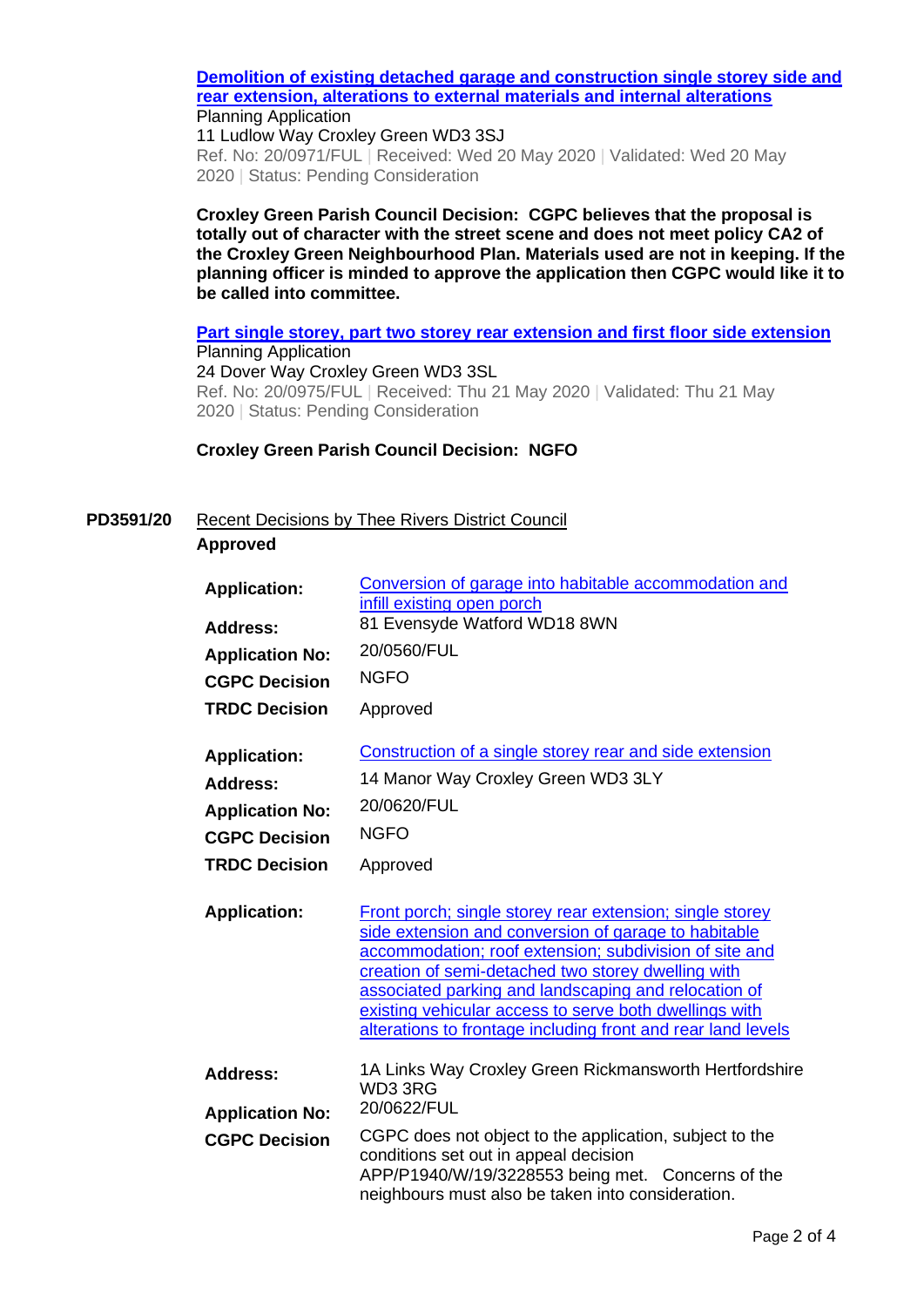| <b>TRDC Decision</b>   | Approved                                                                                                                                                                                                                                                                  |
|------------------------|---------------------------------------------------------------------------------------------------------------------------------------------------------------------------------------------------------------------------------------------------------------------------|
| <b>Application:</b>    | Demolition of existing workshops and construction of a<br>two-storey building containing 4 residential units (Use<br>Class C3), alterations to vehicular access, associated car<br>and bicycle parking, refuse and recycling storage.<br>landscaping and associated works |
| <b>Address:</b>        | Greystone Works The Green Croxley Green WD3 3AN                                                                                                                                                                                                                           |
| <b>Application No:</b> | 19/2213/FUL                                                                                                                                                                                                                                                               |
| <b>CGPC Decision</b>   | Committee is concerned over height and potential loss of<br>privacy to nearby properties and notes that it is in the<br>conservation area.                                                                                                                                |
| <b>TRDC Decision</b>   | Approved                                                                                                                                                                                                                                                                  |
| <b>Application:</b>    | Demolition of existing detached garage and construction of<br>outbuilding                                                                                                                                                                                                 |
| <b>Address:</b>        | 7 Dugdales Croxley Green WD3 3JW                                                                                                                                                                                                                                          |
| <b>Application No:</b> | 20/0465/FUL                                                                                                                                                                                                                                                               |
| <b>CGPC Decision</b>   | NGFO subject to condition as ancillary use to main<br>dwelling                                                                                                                                                                                                            |
| <b>TRDC Decision</b>   | Approved                                                                                                                                                                                                                                                                  |
| <b>Refused</b>         |                                                                                                                                                                                                                                                                           |
| None advised.          |                                                                                                                                                                                                                                                                           |

# **Withdrawn**

| <b>Application:</b>    | Demolition of existing outbuilding, construction of single<br>storey rear extensions, insertion of dormers to front and<br>rear, front porch and alterations to frontage to faciliate<br>enlarged access and parking area                                                                                                                                                           |
|------------------------|-------------------------------------------------------------------------------------------------------------------------------------------------------------------------------------------------------------------------------------------------------------------------------------------------------------------------------------------------------------------------------------|
| <b>Address:</b>        | Waterdell House Little Green Lane Croxley Green WD3<br>3JH                                                                                                                                                                                                                                                                                                                          |
| <b>Application No:</b> | 20/0970/FUL                                                                                                                                                                                                                                                                                                                                                                         |
| <b>CGPC Decision:</b>  | Applicant withdrew the application before P&D Committee<br>Meeting                                                                                                                                                                                                                                                                                                                  |
| <b>TRDC Decision:</b>  | Withdrawn by applicant 01/06/2020                                                                                                                                                                                                                                                                                                                                                   |
| <b>Application:</b>    | Demolition of existing extension and outbuildings and<br>construction of two storey side extension, single storey<br>front and rear extensions, changes to roof form and<br>construction of replacement outbuildings<br>The Windmill 34 Windmill Drive Croxley Green WD3 3FD                                                                                                        |
| <b>Address:</b>        |                                                                                                                                                                                                                                                                                                                                                                                     |
| <b>Application No:</b> | 20/0666/FUL                                                                                                                                                                                                                                                                                                                                                                         |
| <b>CGPC Decision:</b>  | CGPC objects to the application for the following reasons:<br>The building is Grade II listed and this application will<br>1.<br>result in a loss of character of the listed and historic<br>building by an overdevelopment of the site<br>If the historic cowling at the top of the Windmill is to<br>2.<br>be reinstated it should be true to the original in design and<br>size. |